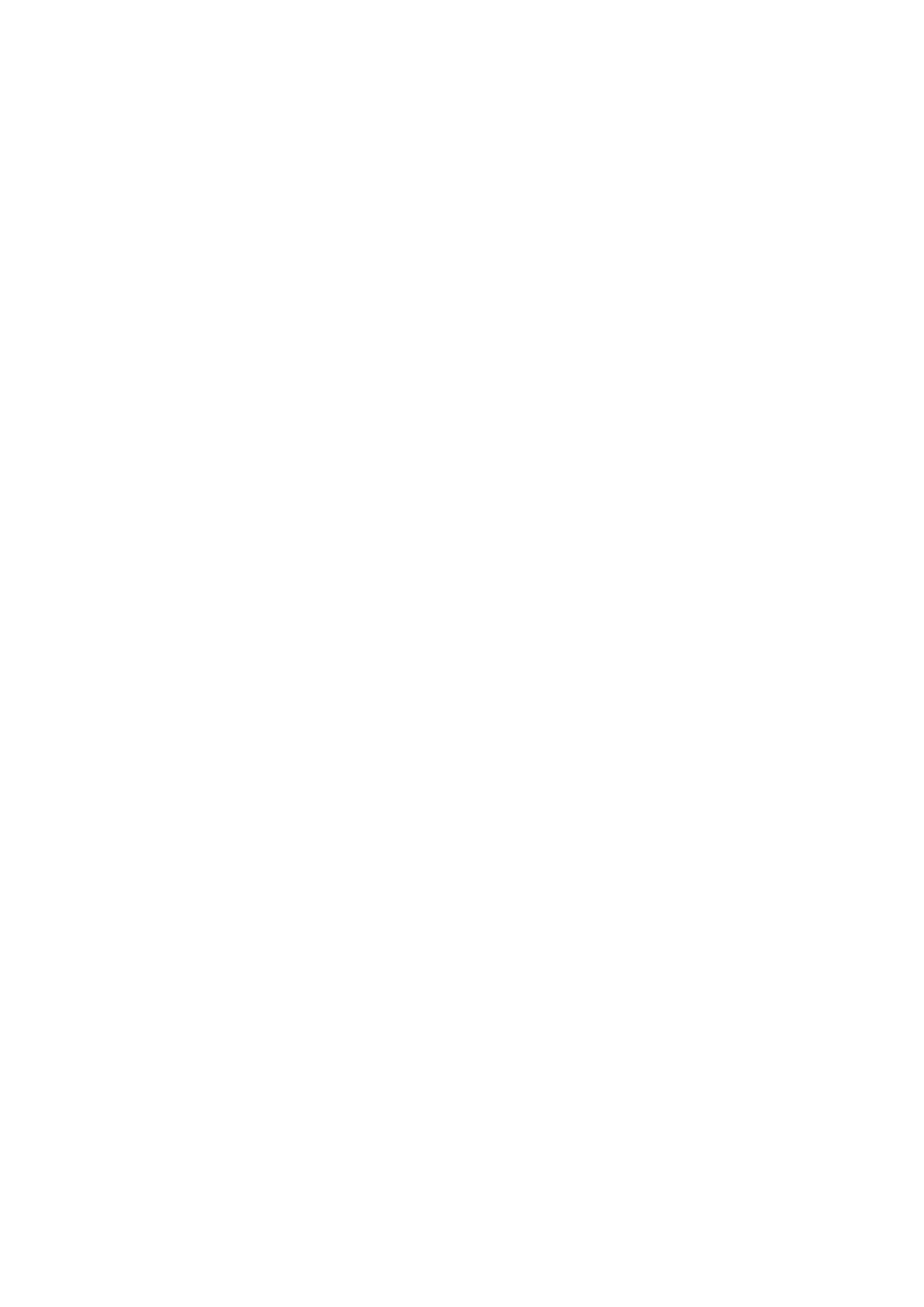

### **APPOINTMENTS COMMITTEE**

- **TIME: 2.00 pm**
- **DATE: Tuesday 3rd March, 2015**
- **VENUE: Members' Room - Shire Hall, Gloucester**

#### **A G E N D A**

#### **ITEM TOPIC CONTACT**

Jane Cleaver Tel: 01452 425096

Jane Cleaver Tel: 01452 425096

- **1. Apologies for absence Simon Harper** Simon Harper
- **2. Minutes** (Pages 1 2) To approve the minutes of the meeting held on 24 November 2014.

#### **3. Public Questions**

To answer any written public questions about matters which are within the powers and duties of the Committee. **The closing date/time for the receipt of questions is 10.00am on 24 March 2015.**

To answer any oral question(s) submitted by members of the public at least 30 minutes prior to the start of the meeting, and with the consent of the Chairman.

*Depending on the nature of the questions asked it may not be possible to provide a comprehensive answer at the meeting, in which case a written answer will be supplied as soon as reasonably possible after the meeting.*

#### **4. Members' Questions**

To answer any written members' questions. The closing date/time for the receipt of questions is **10.00am on 24 March 2015.** Tel: 01452 425096

#### **5. Pay Policy Statement 2015** (Pages 3 - 14)

To consider the Council's Pay Policy Statement, and recommend it to Full Council for approval. Tel: 01452 425824

**6. Traineeships** (Pages 15 - 18)

Dilys Wynn

Dilys Wynn

Jane Cleaver

Published Date Not Specified

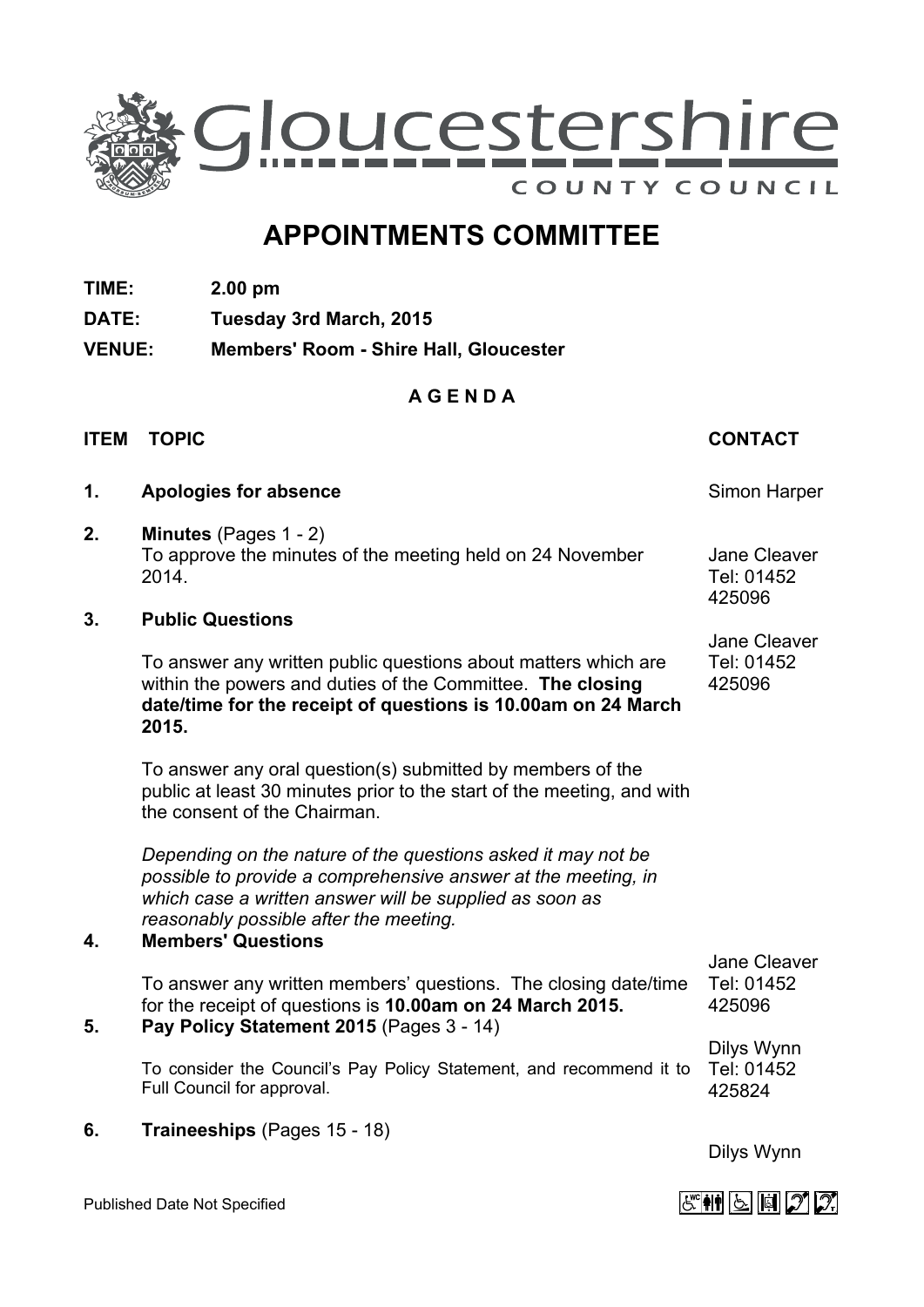|    |                                                                                                                                                                                                                                                                                                                               | 425824                               |
|----|-------------------------------------------------------------------------------------------------------------------------------------------------------------------------------------------------------------------------------------------------------------------------------------------------------------------------------|--------------------------------------|
| 7. | <b>Exclusion of the Press and Public</b><br>The Committee may wish to exclude the press and public from the<br>meeting during the consideration of the remaining items on the<br>agenda in accordance with the provisions of section 100A of the<br>Local Government Act 1972 (schedule 12A paragraphs 1,2 & 3)<br>which are: | Jane Cleaver<br>Tel: 01452<br>425096 |
|    | Information relating to any individual.                                                                                                                                                                                                                                                                                       |                                      |
|    | Information which is likely to reveal the identity of an individual.                                                                                                                                                                                                                                                          |                                      |
| 8. | Information relating to the financial or business affairs of any<br>particular person (including the authority holding that information).<br><b>Senior Officer Review</b>                                                                                                                                                     |                                      |
|    |                                                                                                                                                                                                                                                                                                                               | Peter Bungard                        |

To consider a report on Traineeships. The matrix of the Tel: 01452

To summarise the changes to the Council's senior management structure.

Tel: 01452 425875

 $-258$ 

### **NOTES**

- (a) **MEMBERSHIP –** Cllr Iain Dobie, Cllr Mark Hawthorne, Cllr Jeremy Hilton, Cllr Paul McLain, Cllr Ray Theodoulou and Cllr Lesley Williams
- (b) **DECLARATIONS OF INTEREST** Members requiring advice or clarification about whether to make a declaration of interest are invited to contact the Monitoring Officer prior to the commencement of the meeting.

*EVACUATION PROCEDURE - in the event of the fire alarms sounding during the meeting please leave as directed in a calm and orderly manner and go to the assembly point which is outside the main entrance to Shire Hall in Westgate Street. Please remain there and await further instructions.*